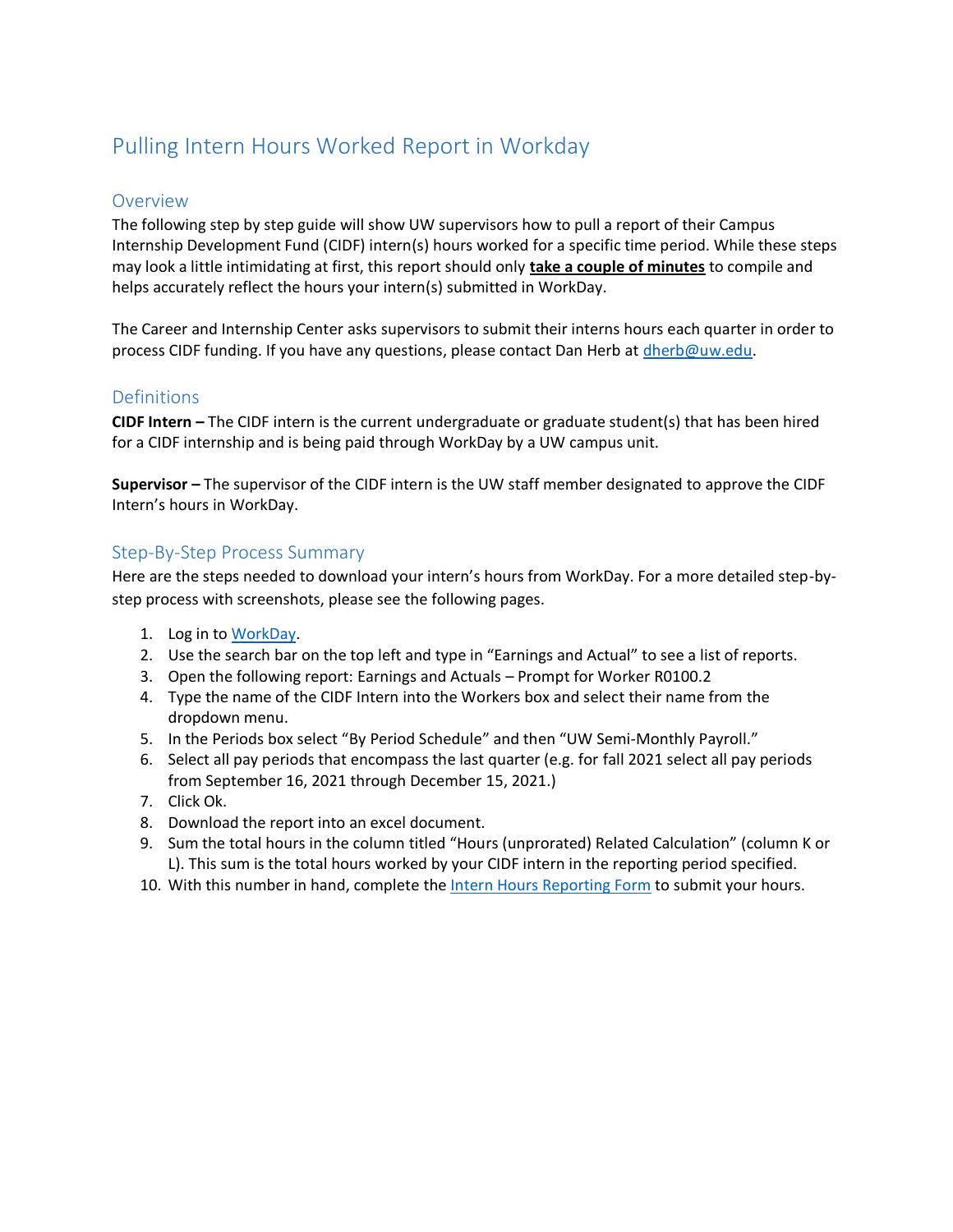## Detailed Step-By-Step Process

- 1. The supervisor of the CIDF intern should log in to [WorkDay](https://wd5.myworkday.com/uw/login.htmld) using their netID and password.
- 2. Once logged in to WorkDay, use the search bar on the top left and type in "Earnings and Actual" to see a list of reports.

| พิ<br>$\mathsf Q$ earnings and actuals                                                                                                                                                                                                                                                                                |                         |
|-----------------------------------------------------------------------------------------------------------------------------------------------------------------------------------------------------------------------------------------------------------------------------------------------------------------------|-------------------------|
| Earnings and Actuals - Prompt for Organization R0101.2 - Report<br>Earnings and Actuals - Prompt for Worker R0100.2 - Report<br>Earnings and Actuals Payroll Results- Prompt for Organization R0101.1 - Report<br>Earnings and Actuals Payroll Results- Prompt for Worker R0100.1 - Report<br>Welcome, Figueroa, Tera | ද්දි                    |
| Inbox<br>$\cdots$<br>≡<br>3 items<br>Hire: Angto Alicia Mavdeline - SL: DRS 4 ATT JM Student (Nguven Jack (Inherited))                                                                                                                                                                                                | Applications<br>7 items |

3. Open the following report: Earnings and Actuals – Prompt for Worker R0100.2

| w                                                | Q earnings and actuals                           |  | $\hat{\phantom{a}}$ |
|--------------------------------------------------|--------------------------------------------------|--|---------------------|
|                                                  | Earnings and Actuals - Prompt for Worker R0100.2 |  |                     |
| Workers<br>Periods<br>Earnings/Deductions        | 洼<br>$\star$<br>這<br>$\equiv$                    |  |                     |
| Filter Name<br>Manage Filters<br>0 Saved Filters | Save                                             |  |                     |
|                                                  |                                                  |  |                     |
|                                                  |                                                  |  |                     |
| OK                                               | Cancel                                           |  |                     |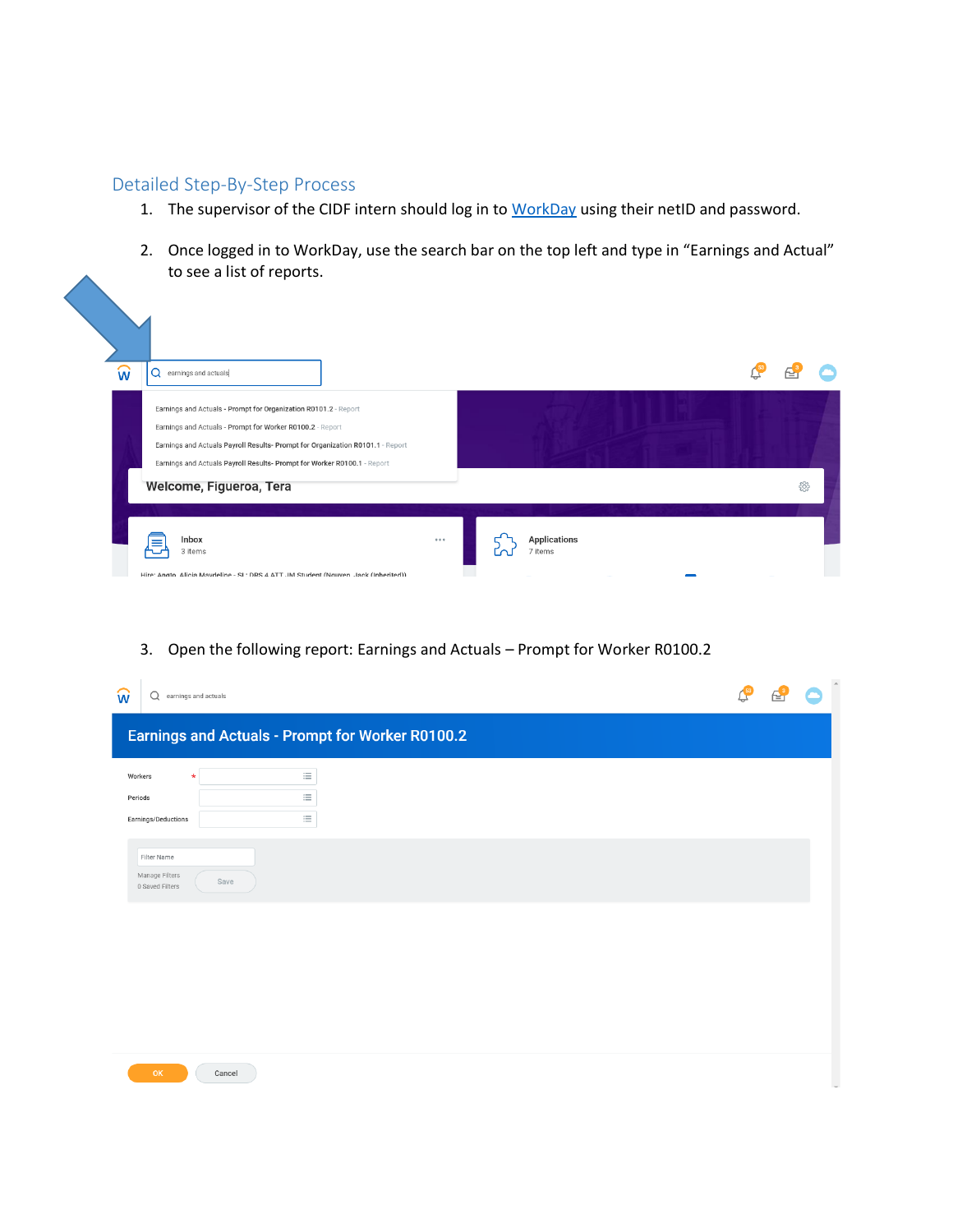- 4. Type the name of the CIDF Intern into the Workers box and select their name from the dropdown menu
- 5. In the Periods box select "By Period Schedule" and then "UW Semi-Monthly Payroll."

| ัพ<br>earnings and actuals<br>u   |                                      |                                                         | ⊸ | ≃ |  |
|-----------------------------------|--------------------------------------|---------------------------------------------------------|---|---|--|
|                                   |                                      | <b>Earnings and Actuals - Prompt for Worker R0100.2</b> |   |   |  |
| Workers                           | 洼<br>$\star$ $\times$ Figueroa, Tera |                                                         |   |   |  |
| Periods                           | 洼<br>search                          |                                                         |   |   |  |
| Earnings/Deductions               | ← By Period Schedule                 |                                                         |   |   |  |
|                                   | <b>UW Semi-Monthly Payroll</b>       |                                                         |   |   |  |
| Filter Name                       | Year End Weekly (Payroll)            |                                                         |   |   |  |
| Manage Filters<br>0 Saved Filters | Save                                 |                                                         |   |   |  |

6. From here, select all pay periods that encompass the last quarter (e.g. for winter 2019 select all pay periods from Jan 1 – Jan 15, 2019 through Mar 1 – Mar 15, 2019.)

| Q<br>W                                           | earnings and actuals                                                 |  |  |
|--------------------------------------------------|----------------------------------------------------------------------|--|--|
|                                                  | <b>Earnings and Actuals - Prompt for Worker R0100.2</b>              |  |  |
| Workers                                          | $\equiv$<br>$\star$ $\times$ Figueroa, Tera                          |  |  |
| Periods                                          | 津<br>× 07/01/2019 - 07/15/2019<br>(UW Semi-Monthly Payroll)          |  |  |
|                                                  | × 06/16/2019 - 06/30/2019 (UW<br>Semi-Monthly Payroll)               |  |  |
|                                                  | × 06/01/2019 - 06/15/2019 (UW<br>Semi-Monthly Payroll)               |  |  |
|                                                  | search<br>← UW Semi-Monthly Payroll                                  |  |  |
| Earnings/Deduct                                  | $\sqrt{07/01/2019} \cdot 07/15/2019$<br>(UW Semi-Monthly Payroll)    |  |  |
| Filter Name<br>Manage Filters<br>0 Saved Filters | 06/16/2019 - 06/30/2019<br>$\checkmark$<br>(UW Semi-Monthly Payroll) |  |  |
|                                                  | $\bigvee$ 06/01/2019 - 06/15/2019<br>(UW Semi-Monthly Payroll)       |  |  |
|                                                  | 05/16/2019 - 05/31/2019<br>(UW Semi-Monthly Payroll)                 |  |  |
|                                                  | 05/01/2019 - 05/15/2019<br>(UW Semi-Monthly Payroll)                 |  |  |
|                                                  | 04/16/2019 - 04/30/2019<br>(UW Semi-Monthly Payroll)                 |  |  |
| OK                                               | Cancel                                                               |  |  |